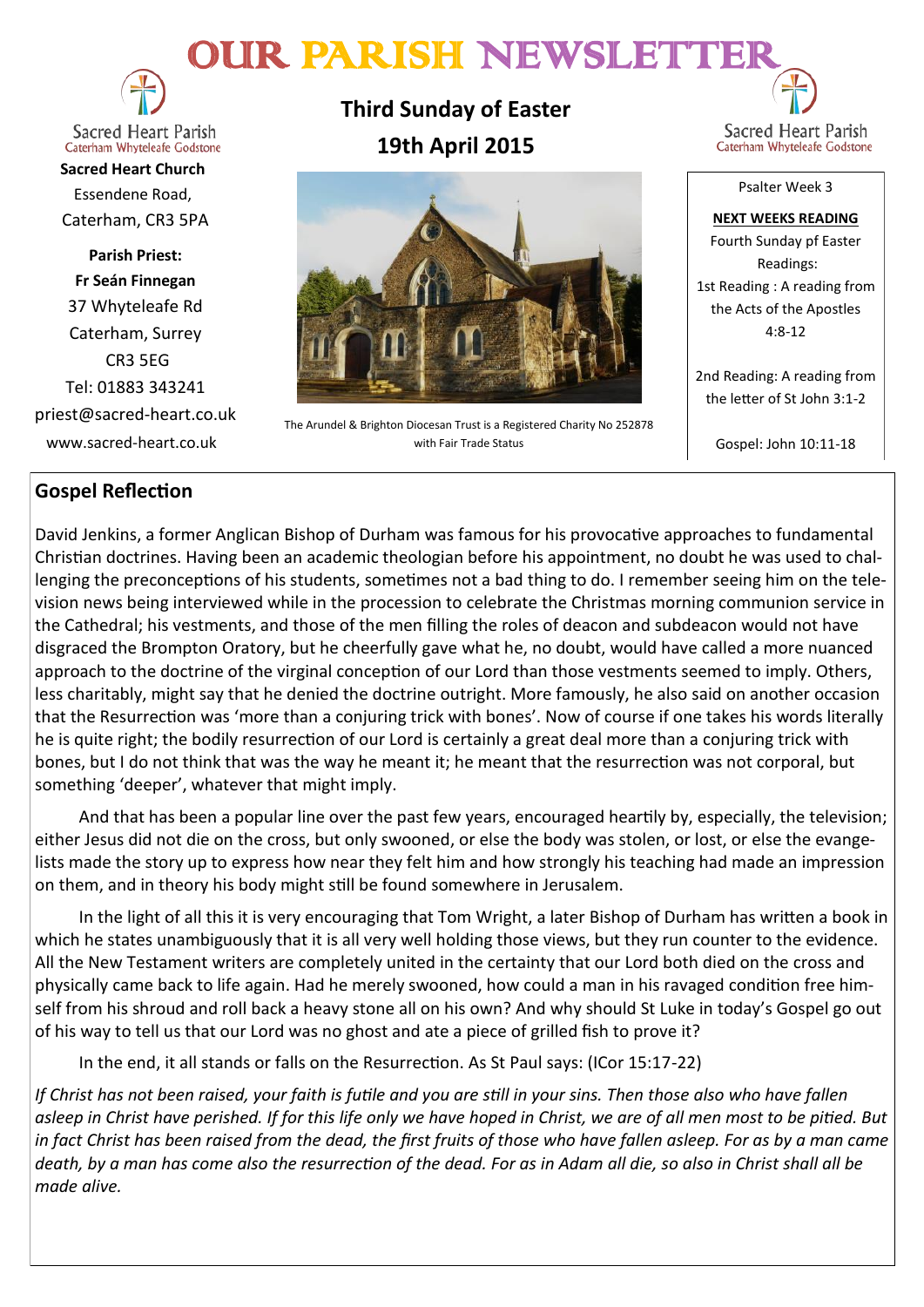

#### **Inaccurate Press Article about St Francis' Catholic Primary School**

Recently, you may have read in the press about a planned expansion for St Francis' Primary School. Articles suggest that the school is going to increase its capacity by a further 105 places. We wish to inform parents and parishioners that these articles are inaccurate.

We assure you that the school has no plans to increase the school capacity further. As requested by Surrey, four years ago, the school increased its (PAN) number of places from 45 to 60. This means that the school has already moved from a one and a half form to a two form intake.

The recent planning permission, agreed by the council, is for two additional classrooms to improve facilities for the existing children. In addition, it provides improved access and further parking places in the cul-de-sac. This will benefit parents and visitors to all three schools on the site and ease some of the current congestion on surrounding roads. This completes the final stage of the original Surrey plan. Mrs M Wheeler Mrs M O'Donoghue Headteacher Chair of Governors

A one-off 'Massive' Catholic Pilgrimage starting at Arundel Cathedral on Friday 3rd July to arrive at the Amex for the 50th Jubilee Celebration of the Diocese on Sunday 5th July 2015. Have you ever thought what it might be like to do a pilgrimage as our medieval forbears did, walking the journey in prayer, fun and fellowship though a lovely example of God's creation, a path that has been used by pilgrims for centuries. You may join the pilgrimage along the way if you cant manage 2 days. Details: Cost £50\*. Includes food, overnight sleeping in Halls, luggage transported in a van, a barn dance, a swimming pool on route and showers available both evenings.

For more details : [http://thepilgrims.org.uk](http://thepilgrims.org.uk/) or contact John Doyle

through the Parish Office

#### **Surrey Hills Newman Circle**

Martin Brown (CAFOD Organiser for the Diocese of Arundel and Brighton) will speak on the history, work and needs of CAFOD at 4pm on Sunday 19 April in the parish room All Saints, Chichele Road, Oxted, RH8 0AA All welcome

#### Appeal from The John Fisher School

One of our 13 year old students, Cori, received treatment at the Royal Marsden last year. He subsequently became ill again and is currently undergoing intensive treatment at St George's Hospital, following which he will need a bone marrow transplant. As well as keeping Cori in your prayers, please consider applying to join the NHS or Anthony Nolan Trust donor registers. Details can be found at <http://www.nhsbt.nhs.uk/bonemarrow/> or[http://](http://www.anthonynolan.org/) [www.anthonynolan.org/](http://www.anthonynolan.org/) If you are not a suitable donor, there are many other ways you can support this life saving work.

#### **Offertory Collection**

Sincere thanks for your generosity last weekend: Offertory: £879.33 (Gift Aid £338.83)



**Some reminders about Children's Liturgy (running Term time only)**

# chíldren's Líturgy

#### **Liturgy for younger children aged 1 – 4 years of age**

- Only one adult per family should accompany the children to the liturgy.

<sup>1</sup> - There will be a collection at every session.

 $\frac{1}{4}$ - Your seat in the Church can be reserved by picking I up a sign from the table with the Hosts on.

- Every  $2^{nd}$  Sunday of the Month at 10.45am there will be a Youth Mass instead of an Children's Liturgy.

#### **Liturgy for the Older Children from Reception age 5 - the end of Year 3**

**-** Children who have made their First Holy Communion should remain in the Mass. If parents really feel their child will benefit from attending the session please mention this to the Liturgist before I Mass.

- Please ensure your child does not bring anything other than themselves through to the hall.

 $I$  - Every 2<sup>nd</sup> Sunday of the Month at 10.45am there will be a Youth Mass instead of an Older Children's Liturgy. The children will do the roles of Welcoming, Offertory, Reading / Bidding prayers and choir at these Masses.

<sup>1</sup> - All children who have made their First Communion can volunteer to become Altar Servers if they wish to I or can join the Children's Choir.

**We are always looking for volunteers to join the Liturgy teams. If you are interested in helping please contact Charlotte Torre [charlottetorre@yahoo.com](mailto:charlottetorre@yahoo.com) (age 1-4's) or Michelle Anderson (age 5-yr3)** 



**Baptisms**

Blake & Mason Whyte and Alec Wegorek will be baptised today.



churchestogetherincaterham@gmail.com in Ca

Mrs Ingrid Phillips, diocesan chair of the Society of St Vincent de Paul will be speaking about the establishment of our new Conference next Sunday, 26th April, at all Masses.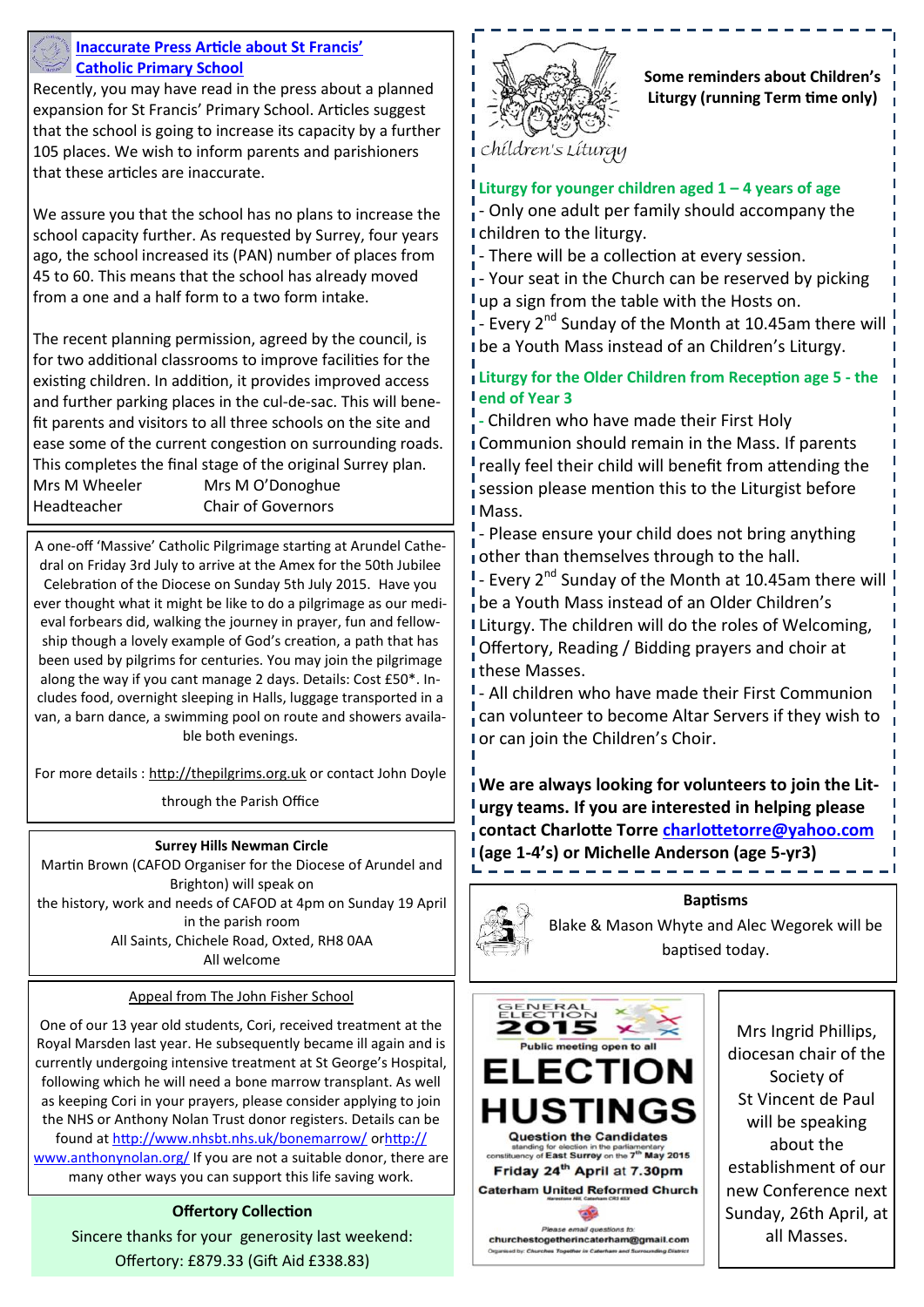# **WHAT'S ON IN THE PARISH THIS WEEK** Sun 19th: CHILDREN'S liturgy at 9am & 10:45am Masses Teas & Coffee after 10:45am Mass (Cent Hall) 9:15am First Holy Communion Session Mon: After Mass Teas & Coffee (Old Hall) Tues: 9:15am - 11:15am Toddler Group (Old Hall) Thurs: St Georges day - Tea & Coffee in the Centenary Hall after Mass 8pm Churches together open evening (St Paul's Centre, St Mary's Church) Sun 26th: CHILDREN'S liturgy at 9am & 10:45am Masses Teas & Coffee after 10:45am Mass (Old Hall)

#### **Driver needed**

 $\frac{1}{2}$  Would you be willing and able to collect and return a Parishioners from Coldstream Road for Sunday morning Mass? If you can help please contact the Parish Office in-

fo@sacred-heart.co.uk. Thank you.

#### **Second Collections**

This week we will have a second collection for the Education of Future Priests

#### **SAVE THE DATES**

#### *Sacred Heart Parish Club Events*

Fri 08/05/15 - Family Disco Night & Sat 18/07/15 - BBQ & Band Night. Please watch this space / noticeboards for more details.



# **Diocesan 50th Jubilee Celebrations at The Amex Stadium, Brighton 5th July.**

Jubilee coaches - Thank you for your support for the event. There are still places on 2 coaches. Please collect an envelope from the porch and return it to the parish office. If your child is in the St Francis choir your envelopes must be returned to the Parish Office. Tickets will only be given out with payment.



#### **St George ' day 23rd April**

To celebrate there will be tea coffee and pastries after 10.00am mass in the Centenary Hall. Please join us.

Do you have any unused bibles in your house? There is a request from a South African charity. Contact: Eliz & Mike Wood.



#### **Your Prayers are requested for the following persons who are ill or housebound.**

Pat Knight; Kathleen & John Saunders; Helen Keogh; Daisy Hill; Christopher Browne; Kit Monk; Krista Thompson; Jane Hill; Rosemary Whale; Pam Weaver; Jimmy & Bridie Mullen; Bernie Horrocks; Margaret Robertson; Heather Tordimah; Jenny Rower; Elizabeth Daley; Eileen Lattimore; Bryan Smith; Rose Knight; Oliver Farrell; Richard Richardson; Seeta Pillay; Christopher Miles; Pat McCoy; Olive Wood; John Dunlop, Elise O'Connor, Malcolm Bowen, John Gilford, Chris Norman, Bridget Crook & Baby Tabitha Harrison



#### **Easter Gardens**

Fr Sean and all the Parishioners would like to say a very special thank you to all the children and families who created the Easter Gardens, that have been

decorating the porch since Easter Sunday. The time and effort that went into them all is wonderful and they have been a pleasure to look at. To acknowledge all your work we would ask that anyone who has made one collects their garden at the end of mass and they will receive a certificate and an Easter Egg as a thank you.

#### **Vintage Afternoon Tea (CAFOD) Sunday 3rd May**

Sandwiches, homemade scones and cakes served on vintage china, as well as a constantly refilled teapot, can be enjoyed in style in the Centenary Hall on Sun. 3rd May (arrival time of either 2.30pm or 3.30pm). At a fully inclusive price of £6 for adults or £3 for Primary-aged children, this represents excellent value for money, and would make a lovely birthday, anniversary or just Bank Holiday treat for everyone. Tickets available after Mass this weekend or

phone Biddy (01883 345749). Please book as soon as possible to help with catering arrangements. All proceeds to CAFOD (doubled through government Aid Match Scheme).



Please remember in your prayers the soul of Fred Hudson a former Parishioner who died recently. His funeral will be on Friday 24th April at 11am at All Saints Church, Oxted.

# **FIRST HOLY COMMUNION Dates for your Diary:**

**Next Children's' Session:** TODAY chps 10-12 **PLEASE NOTE: 25th April 2015 session CANCELLED**

If you have any queries, please contact Anne Marie Young either via email on fhc.sacredheart@gmail.com